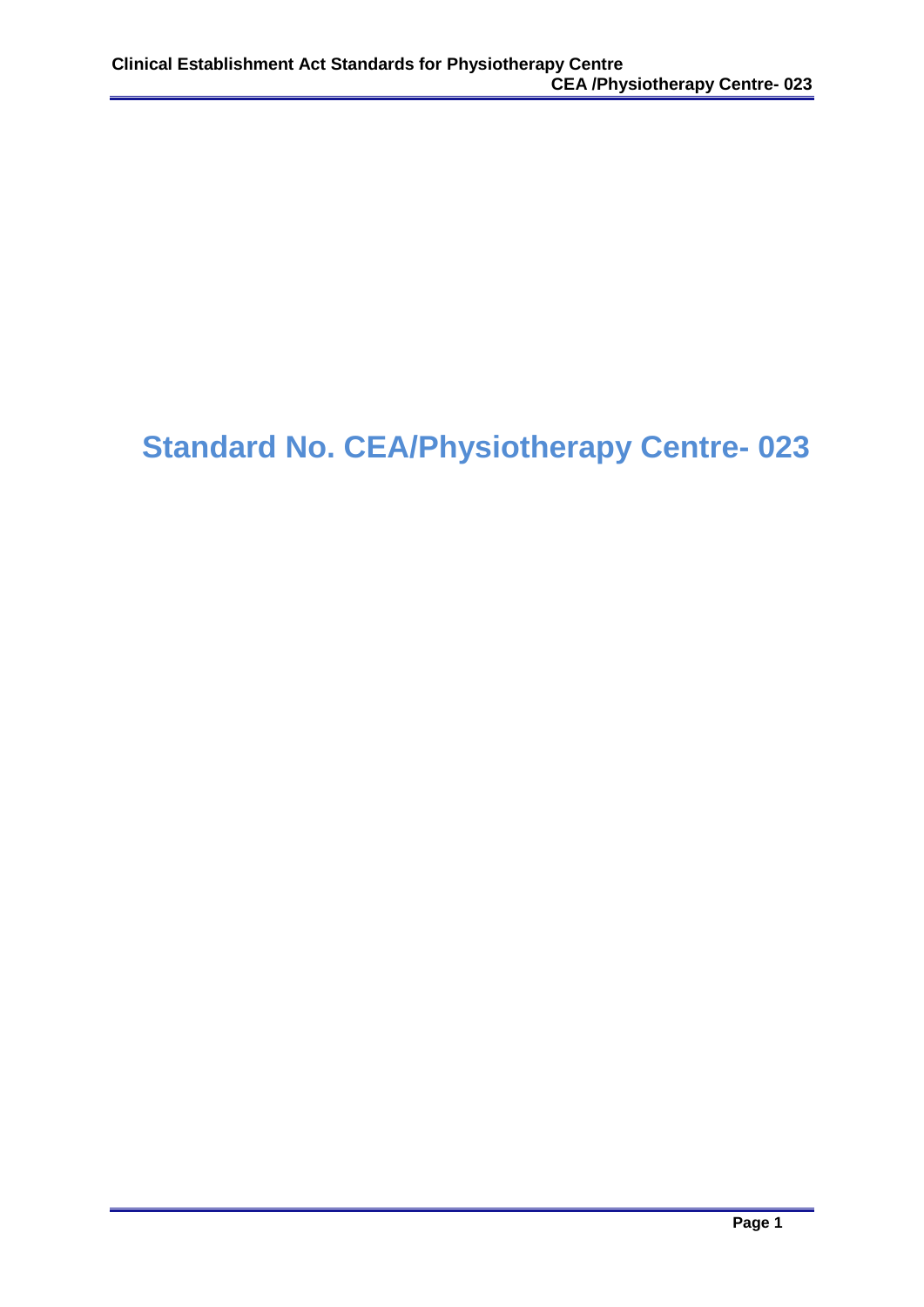# **Clinical Establishment Act Standard for Physiotherapy Centre**

**Standard No. CEA/Physiotherapy Centre- 023**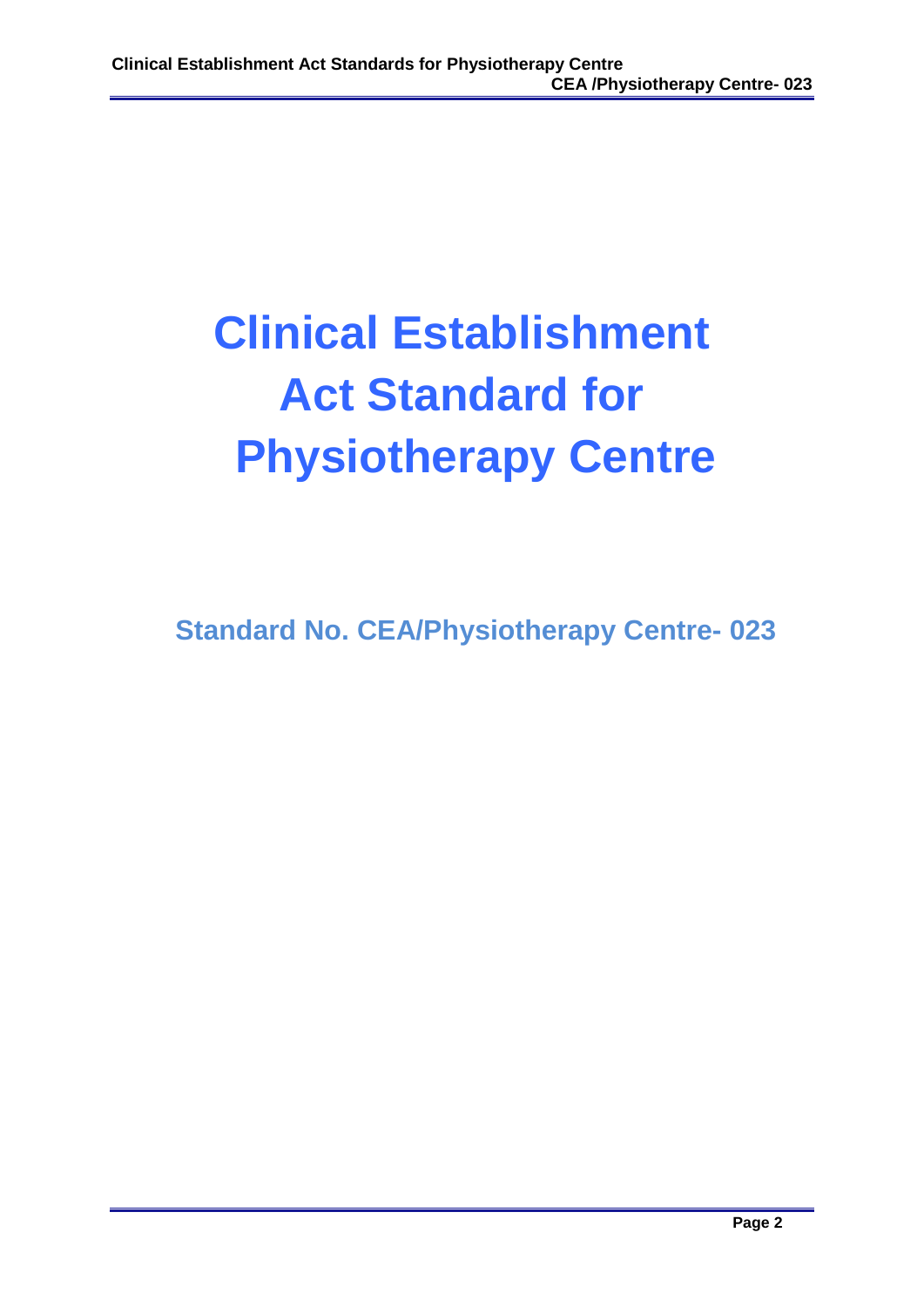# **Introduction**

**In 2010 Clinical Establishments (Registration and Regulation) Act, 2010** has been enacted by the Central Government to provide for registration and regulation of all clinical establishments in the country with a view to prescribe the minimum standards of facilities and services provided by them.

The Ministry has notified the "National Council for Clinical Establishments" and 'The Clinical Establishments (Central Government) Rules, 2012" under this Act vide Gazette. *This Act is applicable to all kinds of clinical establishments from the public and private sectors, of all recognized systems of medicine including single doctor clinics. The only exception will be establishments run by the Armed forces.*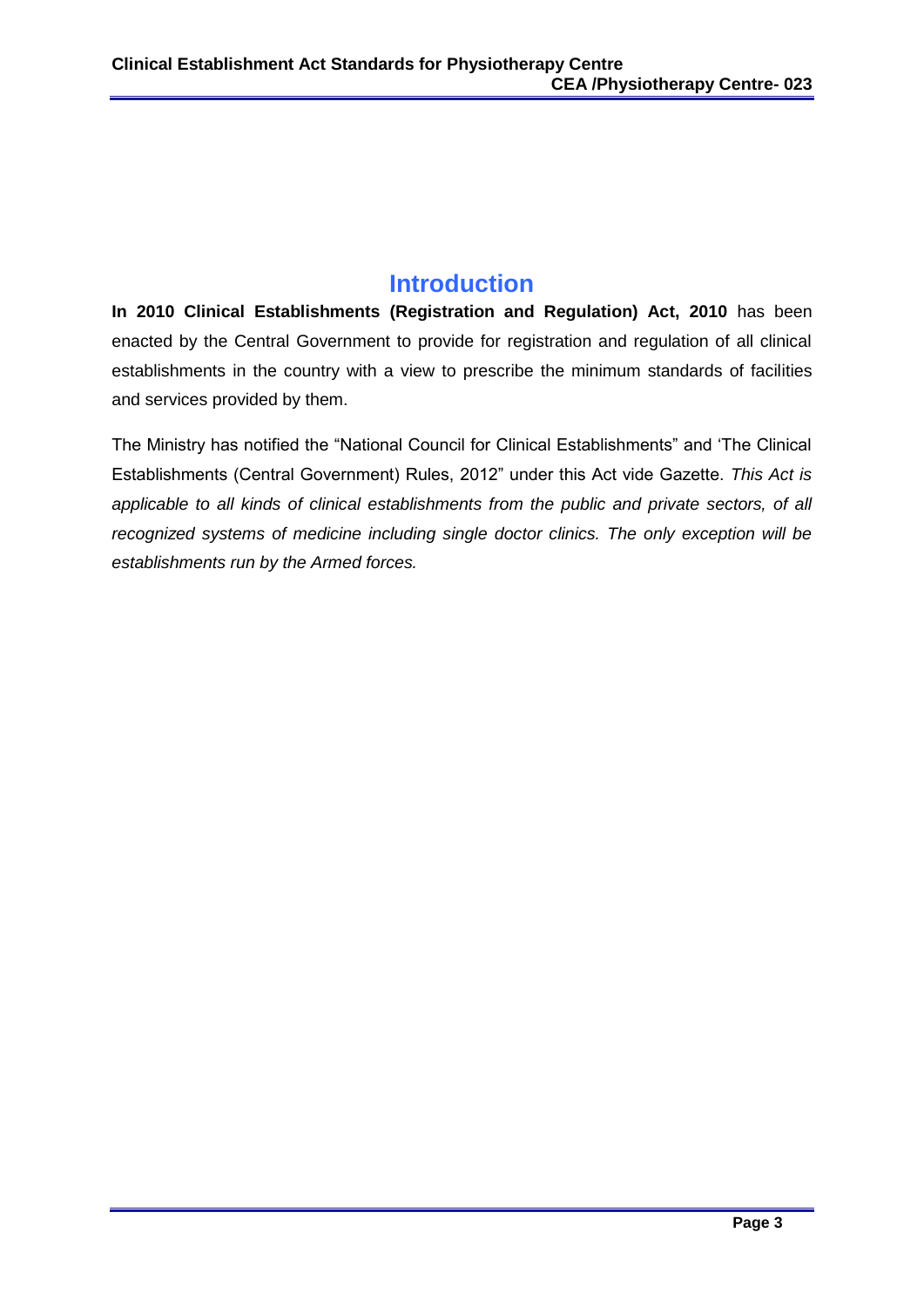# **Table of Contents**

| Sr. No. | <b>Particulars</b>                      | Page No. |
|---------|-----------------------------------------|----------|
| 1.      | Definition                              |          |
| 2.      | Scope                                   |          |
| 3.      | Infrastructure                          |          |
| 4.      | <b>Furniture &amp; Fixtures</b>         |          |
| 5.      | Equipment/Instruments                   |          |
| 6.      | Human Resource                          |          |
| 7.      | <b>Support Service</b>                  |          |
| 8.      | <b>Legal/statutory Requirements</b>     |          |
| 9.      | <b>Record Maintenance and Reporting</b> |          |
| 10.     | Process                                 |          |
| 11.     | Annexure 1                              |          |
| 12.     | Annexure 2                              |          |
| 13.     | Annexure 3                              |          |
| 14.     | Annexure 4                              |          |
| 15.     | Glossary                                |          |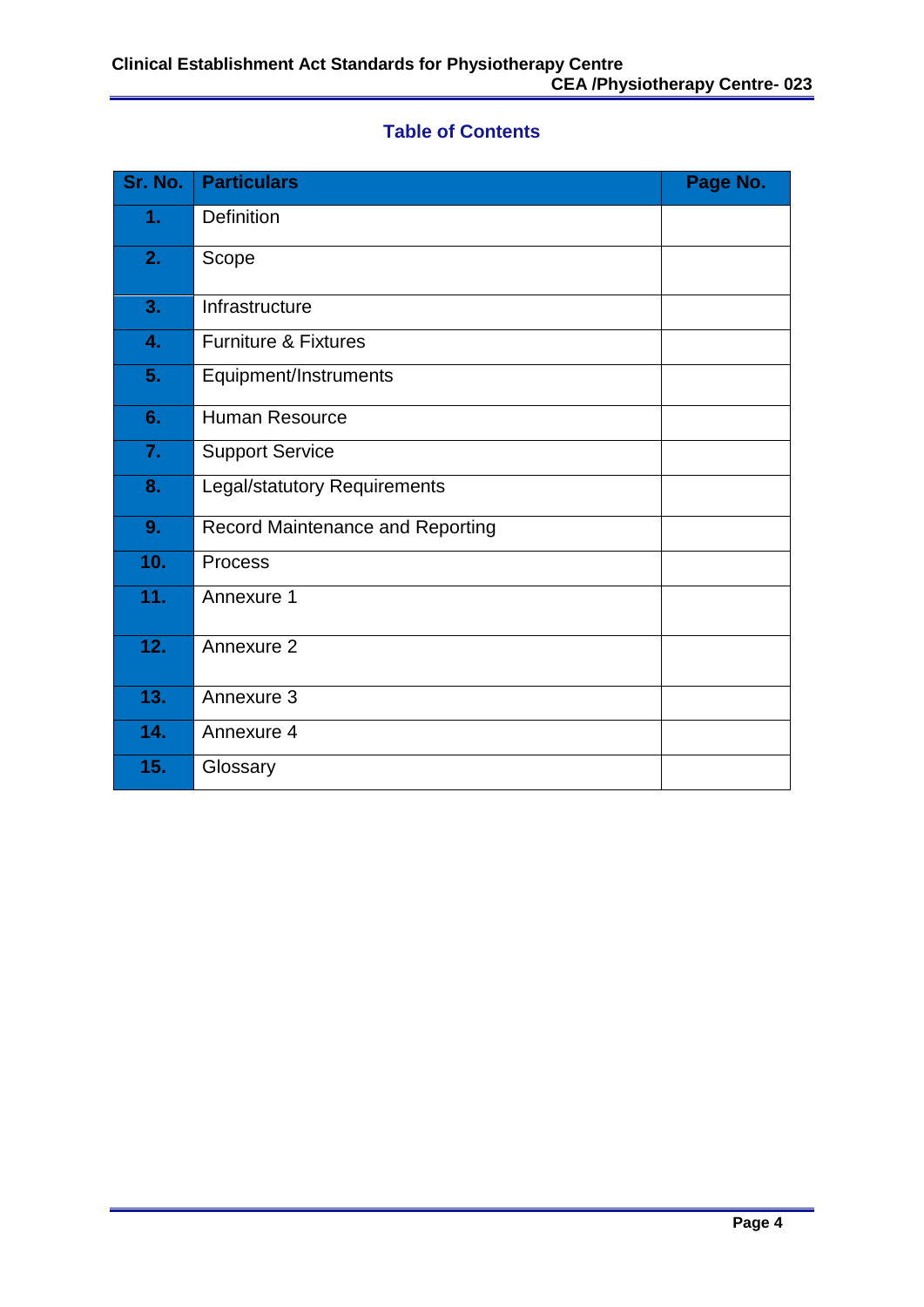#### **Physiotherapy Centre**

#### **1. Definition**

A physiotherapy centre is an allied Healthcare establishment providing, physical therapy services by a physiotherapist to patients with a recent prescription or referral from a licensed medical doctor (physician/surgeon). Depending on the disease condition a review and re-prescription by a treating medical doctor is required for continuing physiotherapy services.

#### **2. Scope (as applicable)**

These set of common minimum standards framed shall be applicable to stand alone physiotherapy centre with one or more physiotherapists

2.1 And physiotherapy sections attached to hospitals or polyclinic.

#### 2.2 **Various therapies under the scope is as follows:**

#### 2.2.1**Electrotherapy (Adult / Paediatrics)**

- a) Hydrocollator (Hot Packs).
- b) Paraffin Wax Bath Infrared/Ultra violet radiation lamps. (Cold) Cryotherapy.
- c) Shortwave diathermy
- d) Ultra sound Therapy (1 & 3 MHz).
- e) Electrical energy- TENS (Trans cutaneous Nerve Stimulator).
- f) Low and Medium frequency currents: IFT(Interferrential Therapy)/
- g) Electrical muscle stimulator.

#### 2.2.2 **Exercise therapy**

- a) Shoulder exercise unit
- b) Wrist and Hand exercise units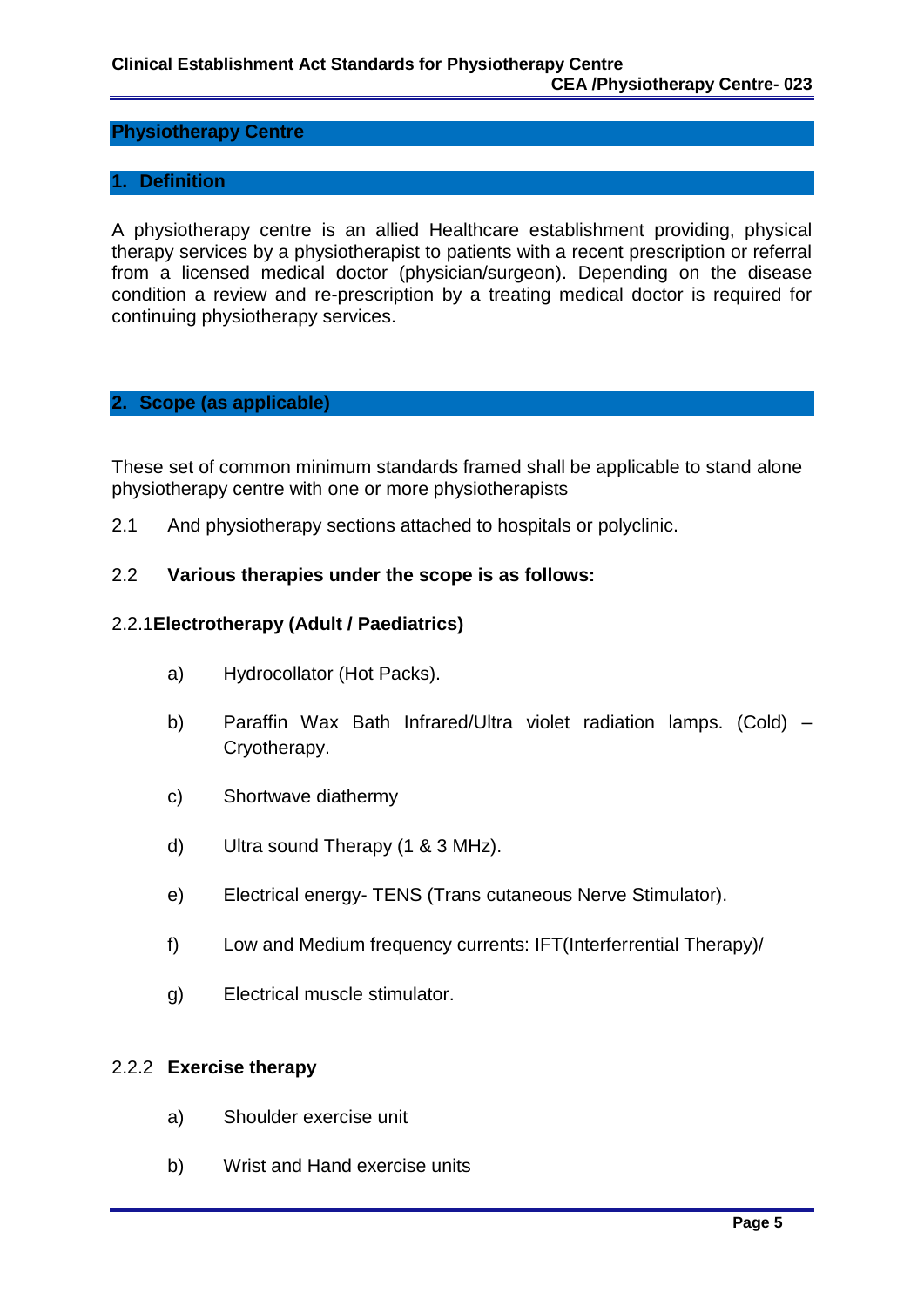- c) Abduction ladder
- d) Over head Pulley system/ Multiple Pulley exercise unit
- e) Weight cuffs (Optional)
- f) Dumbbell exercise set, Mat exercise (floor) mat
- g) Parallel Bars and Wall bars
- h) Examination couches (number according to the patient load)
- i) Quadriceps table, Mobilization/Stabilizing belts, Patient evaluation kit (including Goniometer, Percussion Hammer, Measuring tape etc.), Walking aids (sticks, crutches, frames and wheel chairs etc.)

#### 2.2.3 **Mechano Therapy**

a) Cervical and Lumber Traction systems(Intermittent and Constant) with traction table

#### 2.2.4 **Hydrotherapy**

#### 2.2.5 **Manual therapy**

- a) To deliver primary service in health education and health promotion.
- b) To deliver health care services of physiotherapy and rehabilitative nature.

#### **3. Infrastructure Requirements**

- 3.1 The physical facility shall be developed and maintained to provide safe and secure environment for patients, their families, staff and visitors. It shall be situated in a place having clean surroundings and shall comply with local byelaws in force, if any from time to time.
- 3.2 The minimum space requirement for carrying out the basic functions of the facility shall be as per Annexure 1.
- 3.3 The area shall be well illuminated, ventilated and clean with adequate water supply.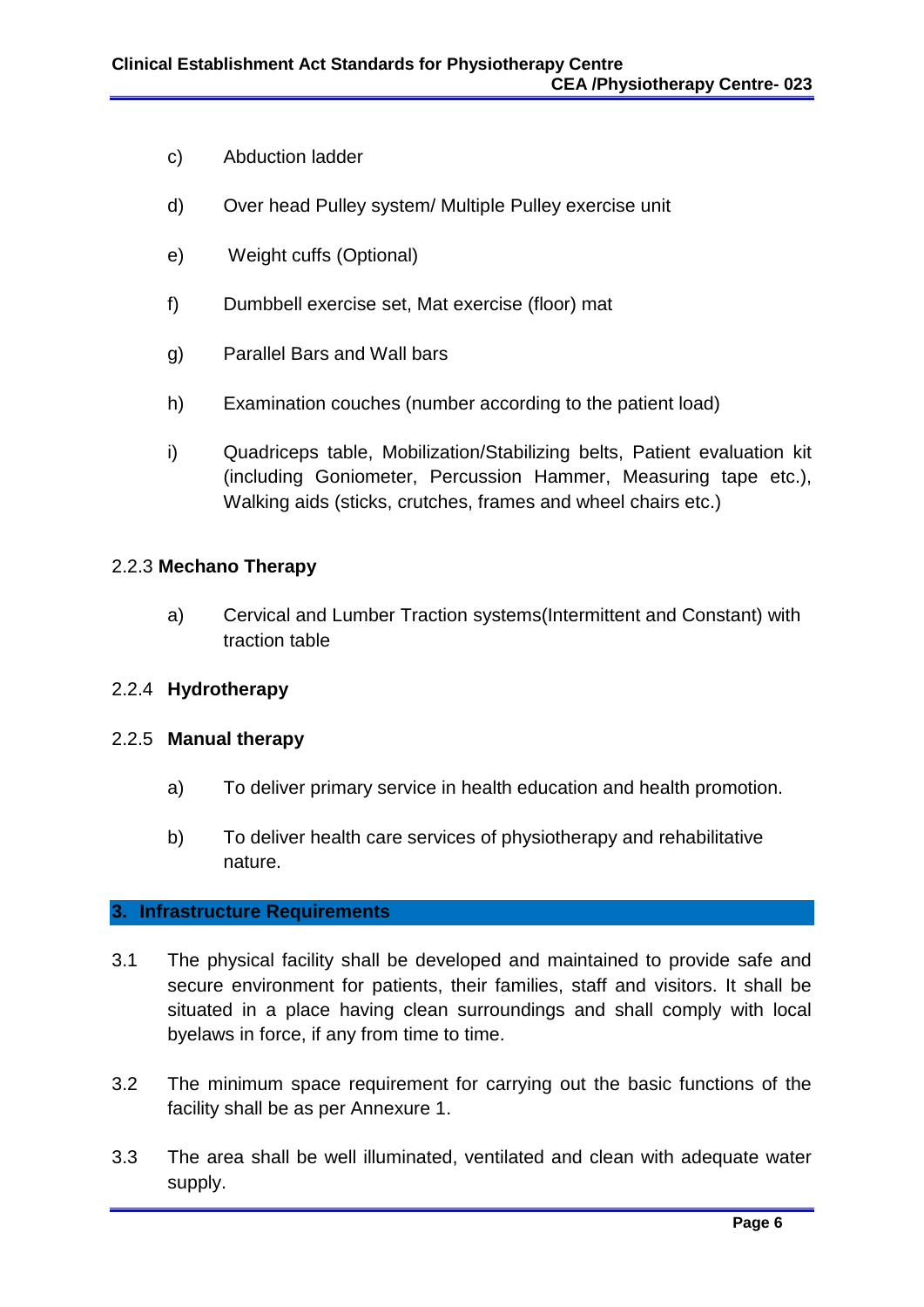- 3.4 The total area requirement can be broadly classified into two categories viz. Common Area and Treatment area. The common area shall include facilities such as reception, waiting, toilet, consultation, etc. The treatment area shall include space requirements for main equipment and for ancillary services.
- 3.5 The facility shall be adequately provided with working space to allow orderly and logical placement of equipment, material and movement of personnel so as to maintain safe operations.
- 3.6 The space requirement in treatment area shall be as per as per the scope of service and workload. The ancillary area like facility for storage (cabinet etc), facility for backup equipment like UPS/generator etc. shall also be available, *please refer to Annexure 1.*
- 3.7 Common area can be shared between the different divisions/sections of the centre/HCO. Within the centre various work sections can also share the resources and space however not compromising the quality of work.
- 3.8 The physiotherapy centre shall have a prominent board/signage displaying the name of the centre in local language at the gate or on the building.
- 3.9 The following other signage shall be well displayed in the language understood by the local public in the area:
	- a) Name of the physiotherapist with registration number.
	- b) Fee structure of the physiotherapist/ physical therapy services.
	- c) Timings (For ex from 8am -2pm)
	- d) Services provided within the facility

#### **4. Furniture & Fixtures**

- 4.1 Furniture and fixtures shall be available in accordance with the activities and workload of the physiotherapy centre.
- 4.2 The furniture and fixtures shall be functional all the time. *For indicative list of items refers to Annexure 2. (This list is indicative and not exhaustive).*

#### **5. Equipment/Instruments**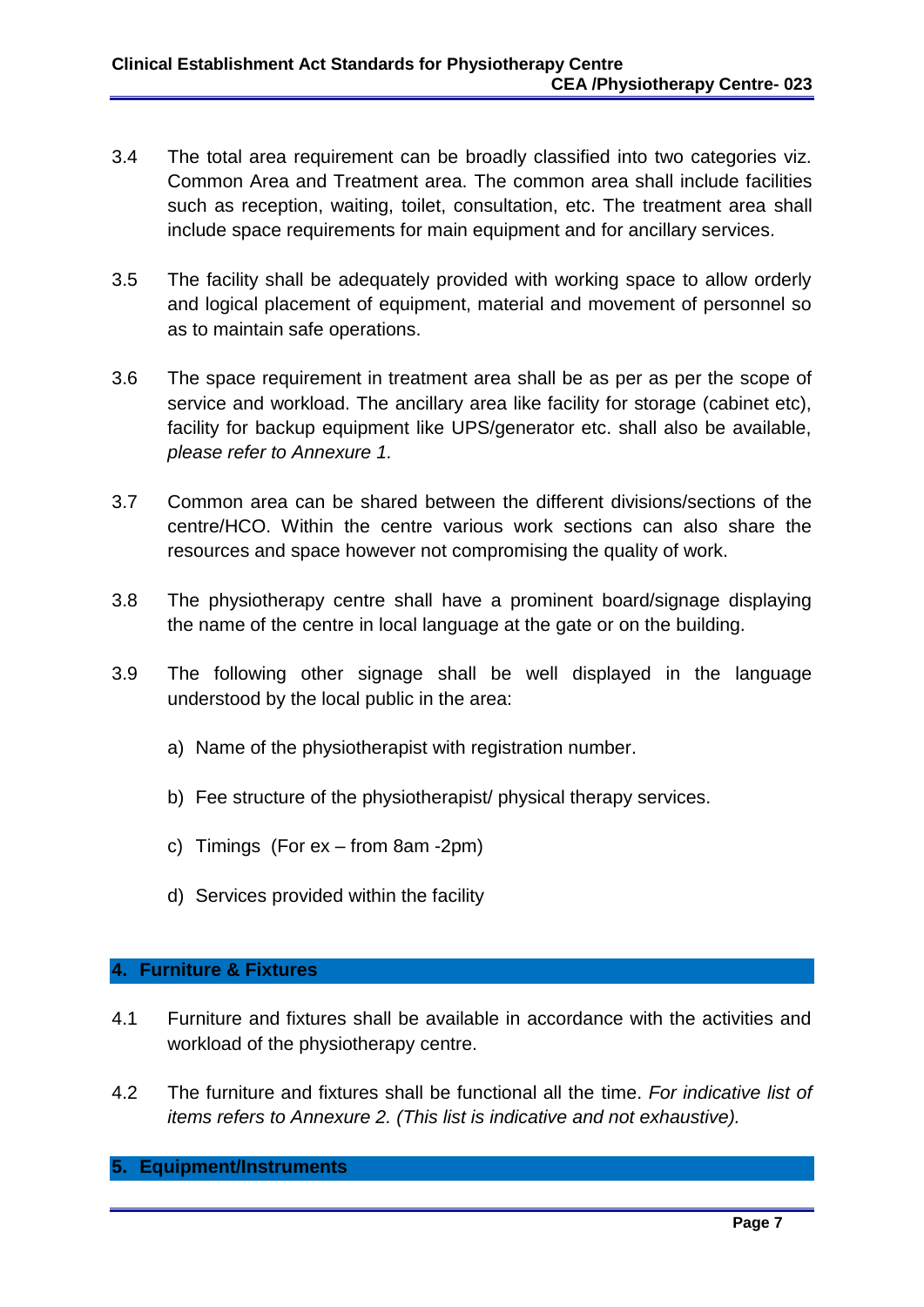- 5.1 The physiotherapy centre shall have essential equipments as per Annexure 4.
- 5.2 Other physiotherapy equipments as per the scope of service and work load requirement shall be available.
- 5.3 Adequate space for storage of equipments
- 5.4 All equipment shall be in good working condition at all times. Periodic inspection, cleaning, maintenance of equipments should be done.

#### **6. Human Resource**

- 6.1 Physiotherapist as per the scope of the physiotherapy centre shall be registered with State physiotherapy & Occupational Therapy Council, wherever applicable.
- 6.2 The services provided by the physiotherapy professionals shall be in consonance with their qualifications, training and registration.
- 6.3 Personnel record containing personal and professional information shall be maintained for each staff.
- *6.4* Periodic skill enhancement/up gradation /refresher trainings shall be provided for all categories of the staff relevant to their job profile. *For Human resource requirement refer to Annexure 3.*

#### **7. Support Service**

- 7.1 Support services like registration, billing, waste management, etc., can be shared with the hospital.
- 7.2 Support Staff: In a physiotherapy centre minimum one support staff shall be available to meet the care treatment and service needs of the patient. However number may depend upon the workload and scope of the service being provided by the clinical establishment.

#### **8. Legal/statutory Requirements**

8.1 Every application must be accompanied with the documents confirming compliance with local regulations and law.

#### **9. Record Maintenance and Reporting**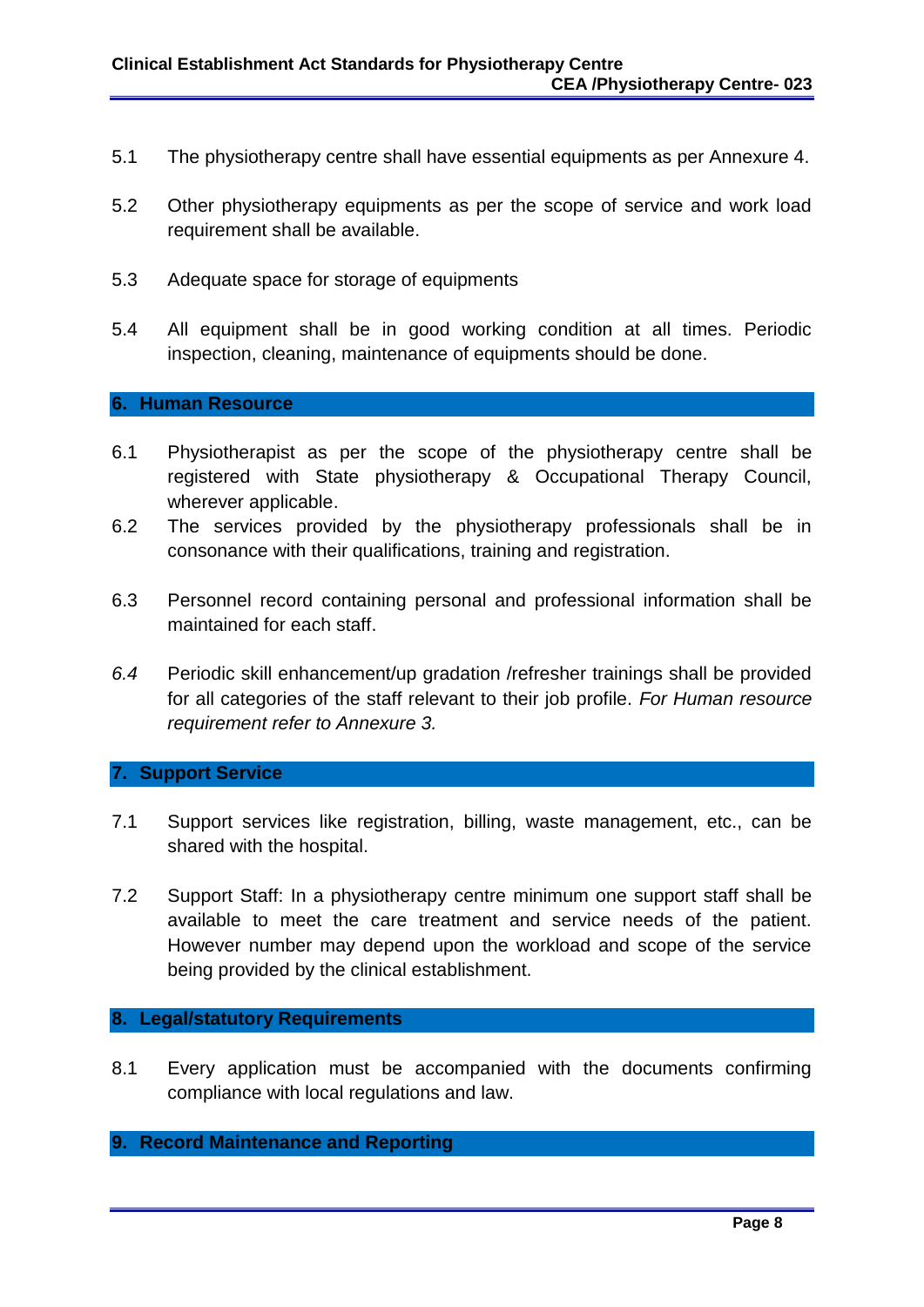- 9.1 Copies of all records and statistics shall be kept with the clinical establishment concerned for at least 3 or 5 years or in accordance with the CEA act.
- 9.2 All clinical establishments shall be responsible for submission of information and statistics in time of emergency or disaster or epidemic situation or as required from time to time by National Council CEA 2010.

#### **10.Process**

- 10.1 **Registration:** Every patient visiting the physiotherapy centre shall be registered.
- 10.2 **Assessment and plan of care** The physiotherapist card/slip of every registered patient must bear the minimum following legibly at every visit: Working diagnosis as provided by the treating medical doctor who has referred the patient, Relevant history and examination findings, Plan of care listing the exercises and physical modalities, Signature and date of the physical therapist, A review and re-prescription from the treating medical doctor after three weeks for continuing plan of care.

#### 10.3 **Infection Control:**

- a) The physiotherapy centre shall take all precautions to control infections like practicing hand hygiene etc.
- b) Availability of clean water for hand washing /liberal use of sanitizer shall be maintained throughout the working hours of the physiotherapy centre.
- c) Sanitation and hygiene of the toilets if available shall be maintained.
- d) Mopping of all patient care areas with disinfectant shall be done at least once a day.

#### 10.4 Safety **Considerations**

- a) The establishment shall make effort shall to take care of patient safety aspects like patient fall, etc.
- b) The establishment shall make effort to keep the centre pest and termite free.

#### 10.5**Biomedical waste Management**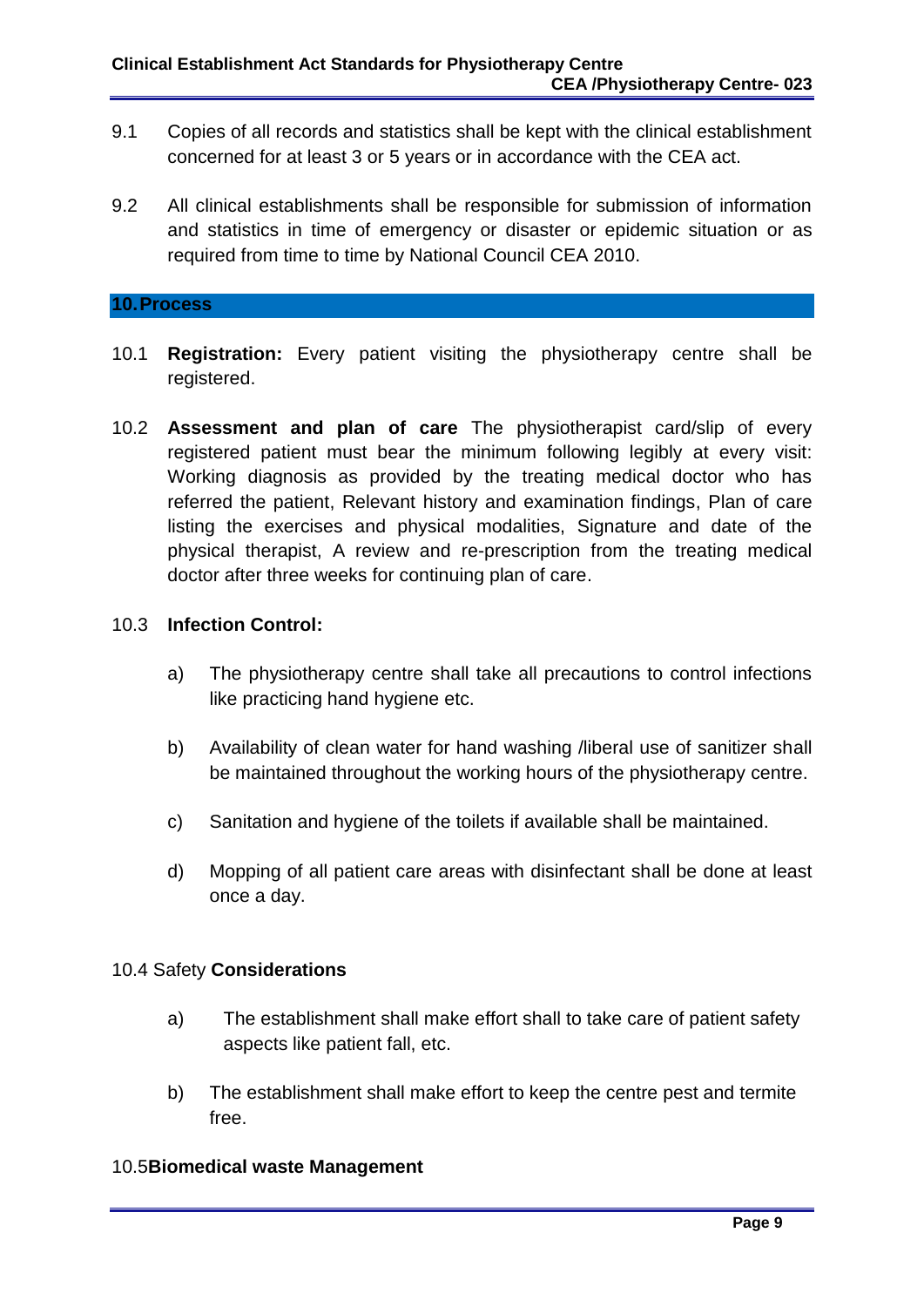a) Biomedical waste shall be managed in accordance with the BMW management and handling Rules, 1998.

#### **10.6. First Aid**

- a) Provision shall be made for providing First Aid.
- b) Contact details of ambulance hospital etc shall be available.
- c) Staff shall be trained on BLS.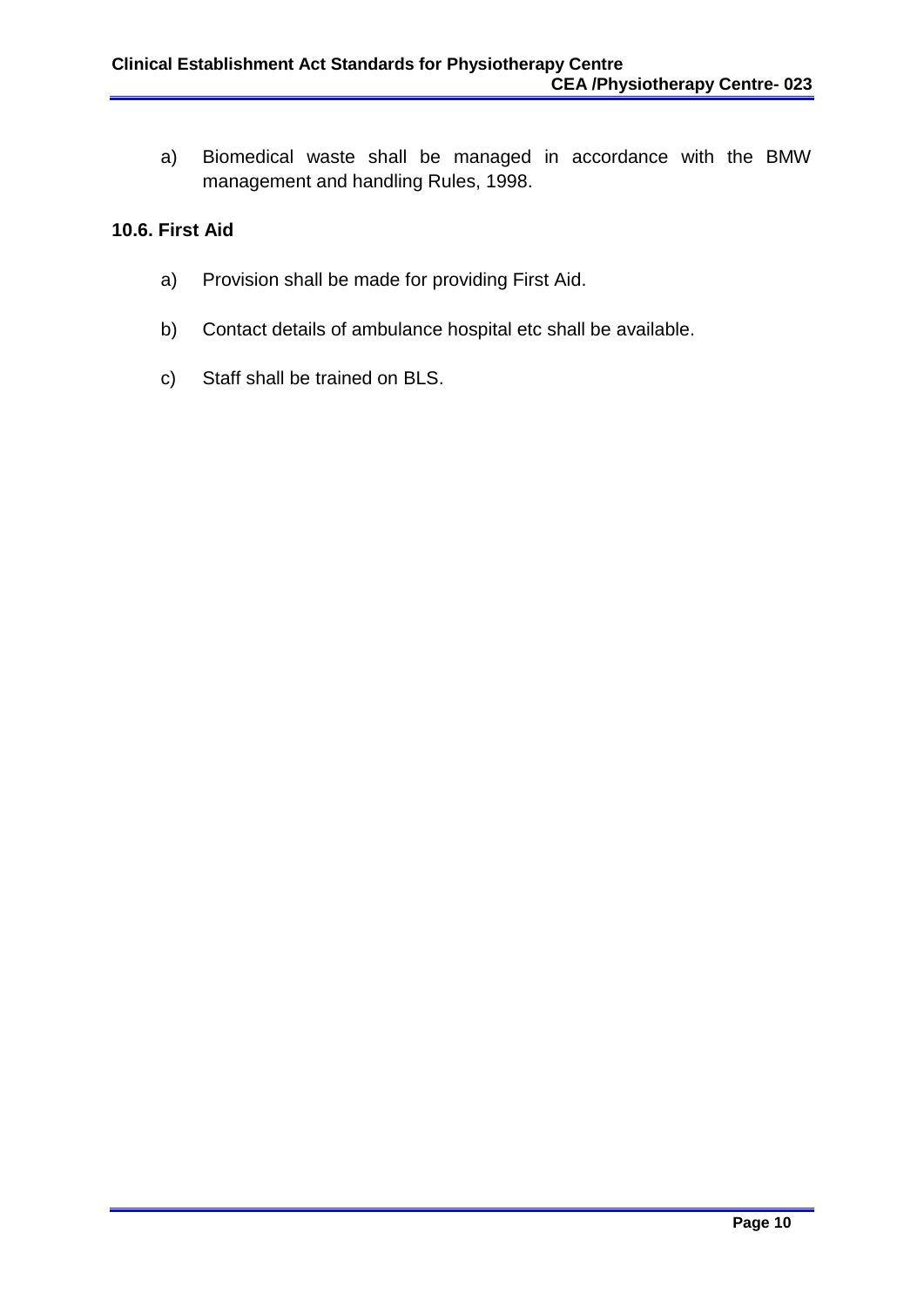# **Annexure – 1**

# **Minimum infrastructure requirements shall be as follows:**

| S.No            |                                         | <b>Minimum Area</b>                                                                                                                                                                                                                                                                                                                                                          |  |  |
|-----------------|-----------------------------------------|------------------------------------------------------------------------------------------------------------------------------------------------------------------------------------------------------------------------------------------------------------------------------------------------------------------------------------------------------------------------------|--|--|
| 1               | Reception, Waiting<br>&<br>Consultation | Reception, waiting, consultation room etc. shall be<br>adequate as per the requirement and workload of<br>the physiotherapy center                                                                                                                                                                                                                                           |  |  |
| $\overline{2}$  | Ancillary area / space                  | Ancillary area/space for storage<br>of records,<br>reagents, consumables, stationary etc including<br>area for staff shall<br>be<br>available<br>eating<br>in.<br>accordance with the workload                                                                                                                                                                               |  |  |
| 3               | Electrotherapy (Adult /<br>Paediatrics) | Minimum one chamber of 10 ft.X7 ft for Diathermy<br>unit and another chamber of same size for other<br>modalities<br>with<br>electrotherapy<br>examination<br>couches, linen and electric fitting of required load,<br>as per the specifications of the modalities.<br>Separate space for Wax Bath and Hydrocollator as<br>per the patient load and equipment specifications |  |  |
| 4               | <b>Exercise Therapy</b>                 | Minimum one consultation room (15 ftX10 ft at<br>least), Treatment rooms/cabins (at least three of<br>10ftX10ft each) and space for the Parallel bars,<br>Gait training and Floor/mat exercises. The centre<br>should have essential facilities like wash basins,<br>wash rooms etc.                                                                                         |  |  |
| 5               | Mechano Therapy                         | chamber<br>of<br>10<br>ft.X7<br><b>Minimum</b><br>ft<br>one<br>to<br>Cervical and<br>Lumber Traction<br>accommodate<br>systems (Intermittent and Constant) with traction<br>table and other material so as to provide adequate<br>working space to carry out safe procedure.                                                                                                 |  |  |
| $6\phantom{1}6$ | Manual therapy                          | Manual therapy couch or the Examination couch.<br>can be accommodated in the Exercise therapy<br>space.                                                                                                                                                                                                                                                                      |  |  |
| $\overline{7}$  | Hydrotherapy                            | Optional. If there, should be placed in the separate<br>chamber of the size as per the equipment<br>specifications. For example<br>if<br>Hubbard's<br>equipment is used, it requires a chamber of not<br>less than 15ftX15ft along with the facility of<br>changing room and wash room.                                                                                      |  |  |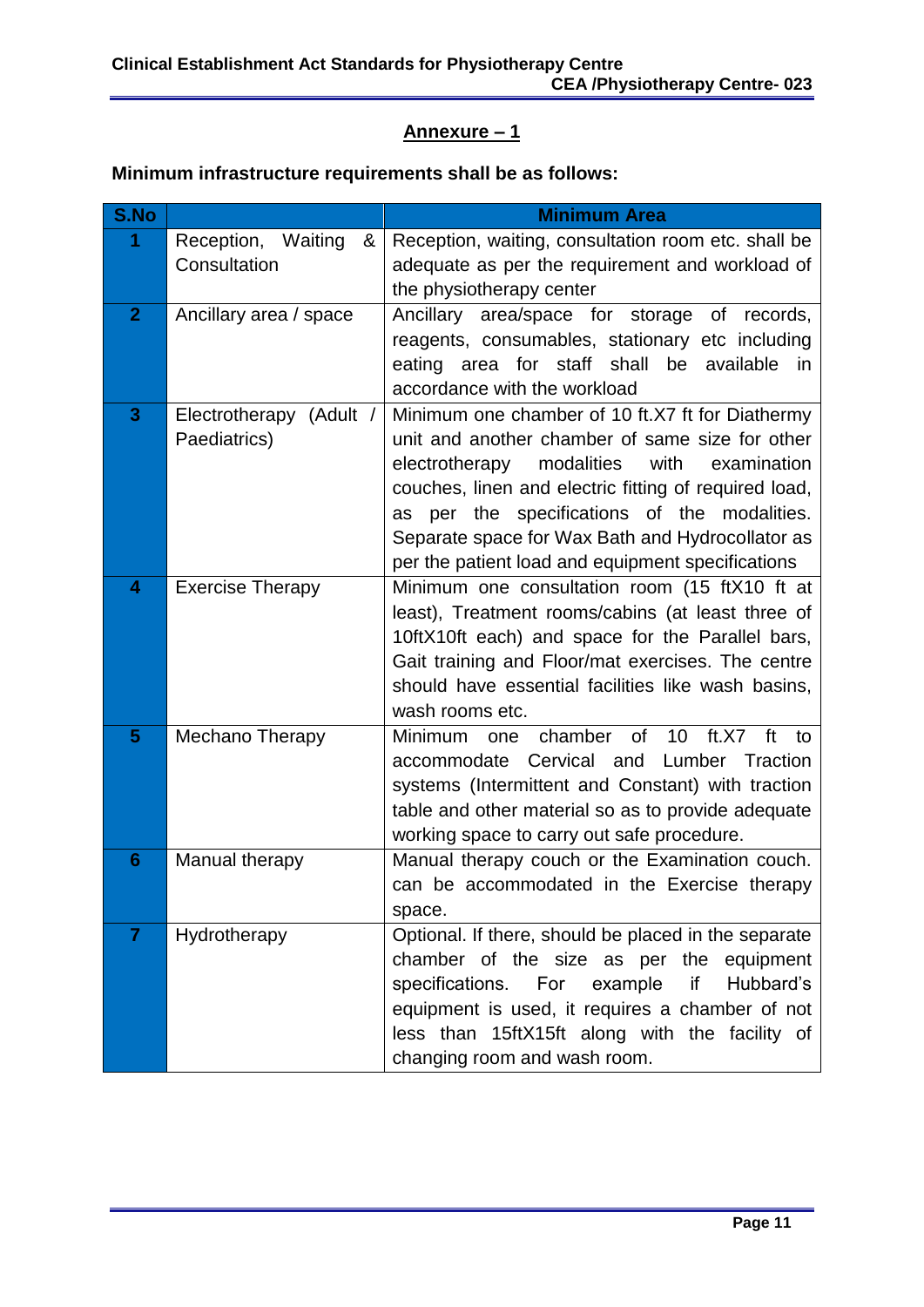# **Annexure –2**

## **Furniture and Fixtures**

| <b>S.N.</b> | <b>ARTICLES</b>                  |
|-------------|----------------------------------|
|             | Table                            |
| 2.          | <b>Chairs</b>                    |
| 3.          | <b>Examination Table/couch</b>   |
| 4.          | <b>Screens</b>                   |
| 5.          | Foot Step                        |
| 6.          | <b>Stools</b>                    |
| 7.          | Storage Cabinet for records etc. |
| 8.          | <b>BMW</b> storage area          |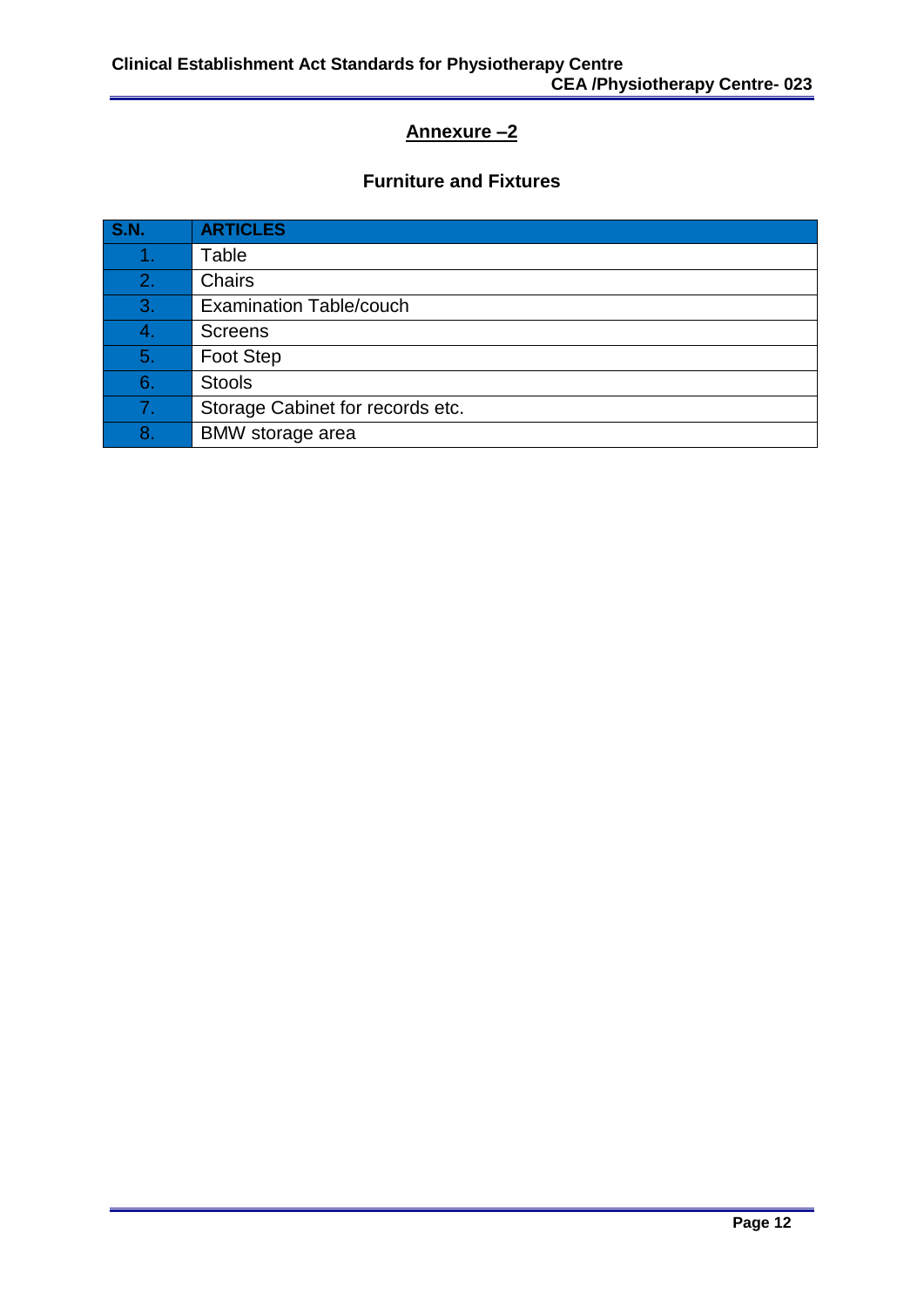#### **Annexure- 3**

## **Indicative list of minimum equipment/instrument required is as follows:**

#### **I. Essential Equipment:**

| <b>S. No.</b>  | <b>Name of the equipment</b>        | <b>Minimum</b><br><b>Specifications</b> | No. of equipment |
|----------------|-------------------------------------|-----------------------------------------|------------------|
|                | Stethoscope                         |                                         |                  |
| $\overline{2}$ | Thermometer                         | Digital                                 |                  |
| 3              | Torch (flash lights)                |                                         |                  |
| 4              | Sphygmomanometer(B.P.<br>Apparatus) | Digital                                 |                  |
| 5              | Weighing<br>machine(Optional)       | Adult                                   |                  |

# **II. Emergency Equipment:**

| l S.<br><b>No.</b> | <b>Name of the Equipment</b> | <b>Minimum</b><br><b>Specifications</b> | <b>No. of Equipment</b> |
|--------------------|------------------------------|-----------------------------------------|-------------------------|
|                    | <b>Fire Extinguisher</b>     | $\overline{\phantom{0}}$                |                         |

#### **III. PHYSIOTHERAPY EQUIPMENTS**

#### **The physiotherapy equipment relevant to the scope and workload shall be available as follows:**

| PHYSIOTHERAPY EQUIPMENTS DETAILS  |                               |  |
|-----------------------------------|-------------------------------|--|
| <b>Electrotherapy Equipment's</b> |                               |  |
|                                   | <b>Short Wave Diathermy</b>   |  |
| 2                                 | <b>Ultrasonic Therapy</b>     |  |
| 3                                 | <b>Interferential Therapy</b> |  |
| 4                                 | <b>Hot Pack Unit</b>          |  |
| 5                                 | Paraffin Wax Bath             |  |
| 6                                 | <b>TENS</b>                   |  |
| 7                                 | LASER (Optional)              |  |
| 8                                 | <b>Muscle Stimulator</b>      |  |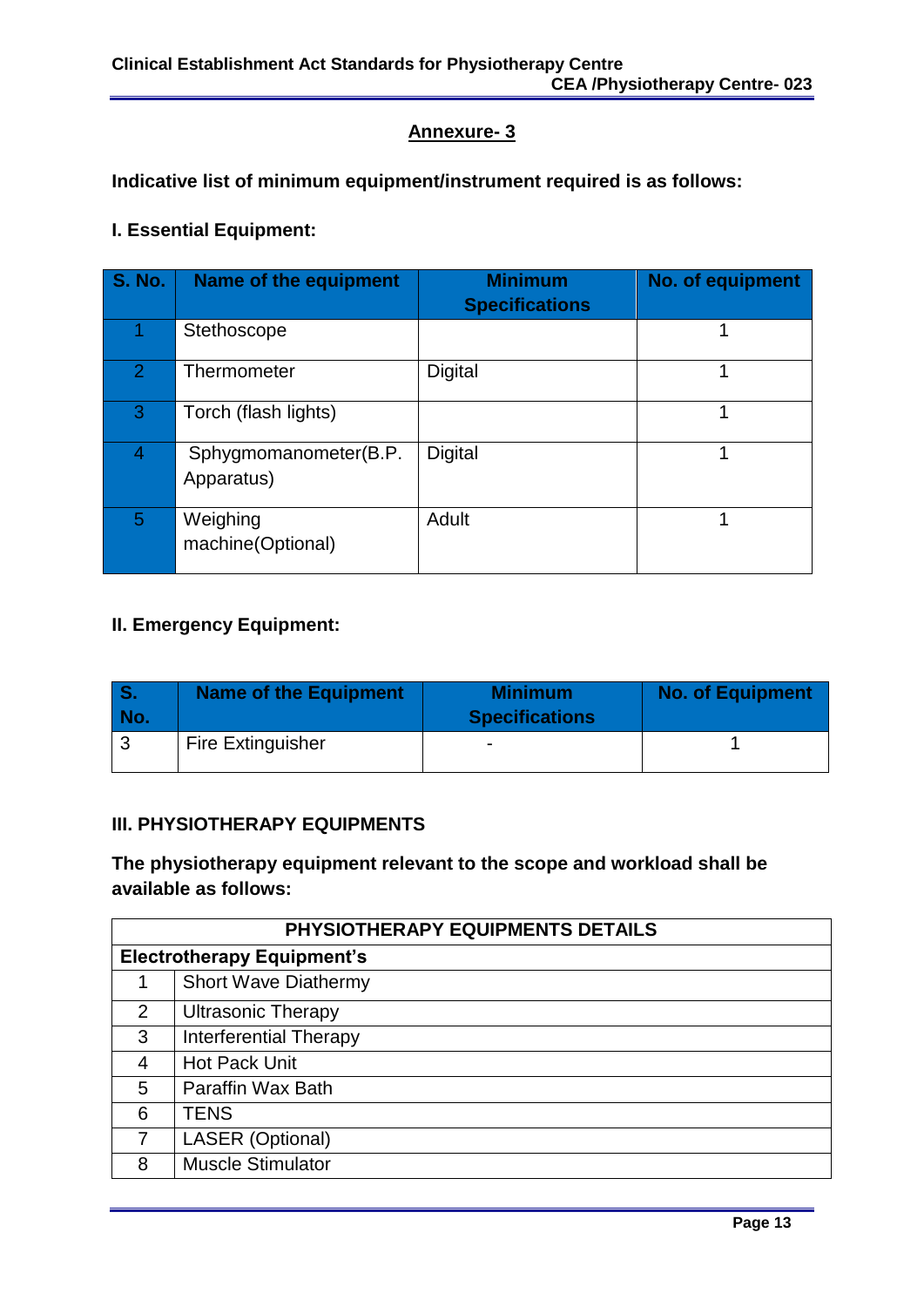| 9                                   | <b>Cold Packs</b>                                 |  |
|-------------------------------------|---------------------------------------------------|--|
| 10                                  | C.P.M.                                            |  |
| <b>Exercise Therapy Equipment's</b> |                                                   |  |
| 13                                  | <b>Shoulder Wheel</b>                             |  |
| 14                                  | Over Head Pulley                                  |  |
| 15                                  | <b>Wall Ladder</b>                                |  |
| 16                                  | <b>Supinator Pronator Exerciser</b>               |  |
| 17                                  | <b>Heel Exerciser</b>                             |  |
| 18                                  | <b>Ankle Exerciser</b>                            |  |
| 19                                  | Parallel Bars (optional)                          |  |
| 20                                  | Tilt Table (optional)                             |  |
| 21                                  | Walker / Crutches / Canes                         |  |
| 22                                  | <b>Stationary Bicycle</b>                         |  |
| 23                                  | Treadmill (Optional)                              |  |
| 24                                  | Vibrator for Chest Physiotherapy(Optional)        |  |
| 25                                  | Swiss Ball (Optional)                             |  |
| 26                                  | Dumbbells / Weight Cuffs (Optional)               |  |
| 27                                  | Gripper / Gel Balls (Optional)                    |  |
| 28                                  | Thera Bands / Thera Tubes (Optional)              |  |
| 29                                  | Spiro meter (Optional)                            |  |
| 30                                  | Peak flow meter(Optional)                         |  |
| 31                                  | Hydrotherapy (Optional)                           |  |
|                                     | <b>Mechano Therapy</b>                            |  |
| 32                                  | Traction Unit (Cervical/ Lumbar)                  |  |
| <b>Manual therapy</b>               |                                                   |  |
| 33                                  | Manual Therapy couch/Examination couch (Optional) |  |
| <b>Hydrotherapy</b>                 |                                                   |  |
| 33                                  | Hydrotherapy pool or Hubberd tank (Optional)      |  |